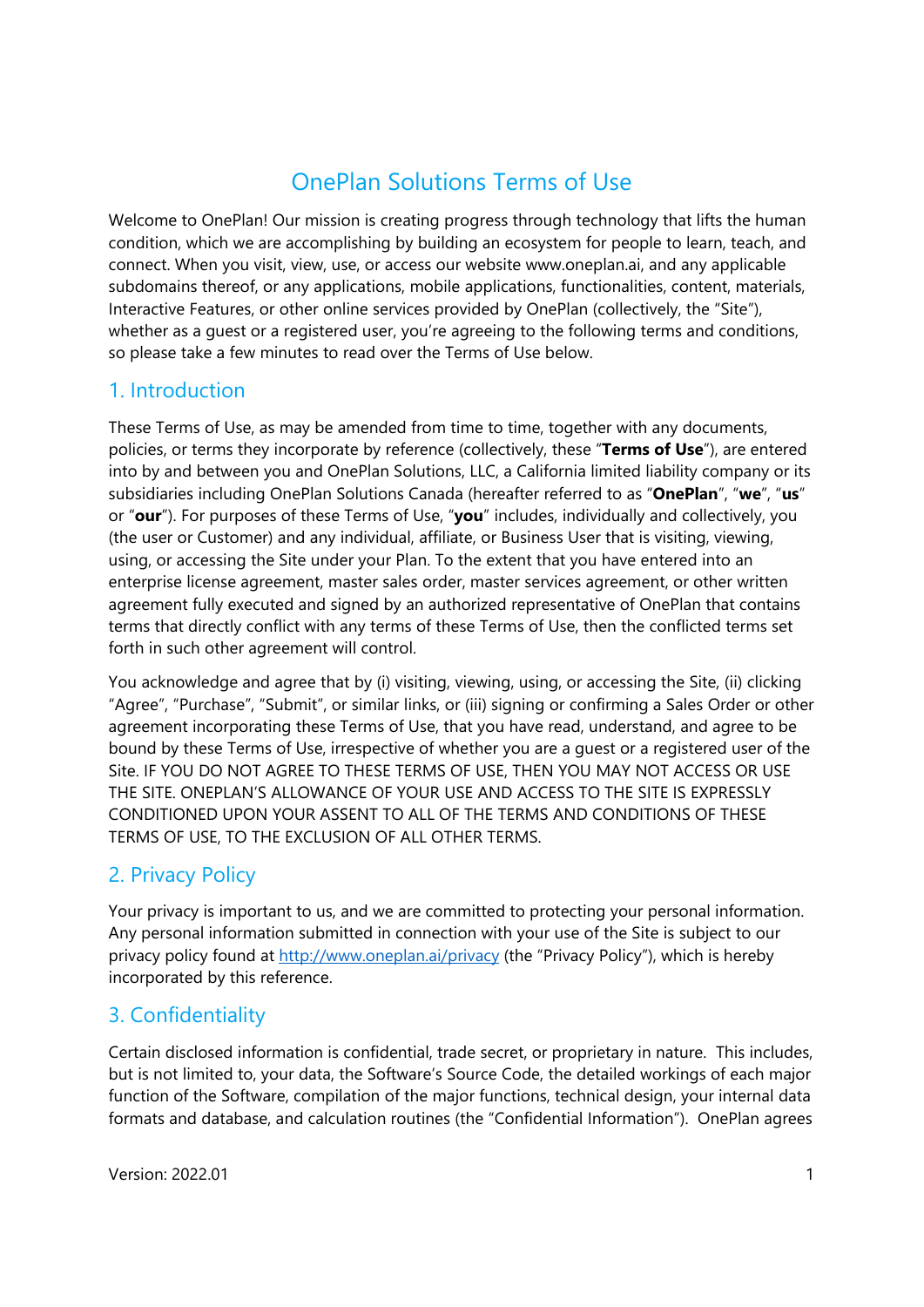to not use (or permit use of) Confidential Information for any purpose other than as permitted by this Agreement. In any case, OnePlan may not use (or permit use of) any Confidential Information for the purpose of competing with you. OnePlan may disclose the Confidential Information, if necessary, in the reasonable and written opinion of OnePlan's attorney, to comply with any law or order of a court of competent jurisdiction after giving prompt notice to you and cooperating with your efforts to avoid the requirement to disclose the Confidential Information. OnePlan agrees to safeguard the Confidential Information with a degree of care commensurate with reasonable standards of industrial security for protection of this information, and in any event, with the standards the OnePlan uses to protect its own most confidential information.

# 4. OnePlan Subscription Plans

(a) Plan Scope. The scope, features, and price of your access to the Site is determined by the subscription plan and account type you register for, purchase, order, renew, or change into (each, a "Plan") - to review the scope, features, and price associated with OnePlan's Plans. Whether such registration, purchase, order, renewal, or change happens through the Site's checkout or account settings functionalities, through a Free Trial, Team Trial, Pilot, or Company Partnership, by execution or confirmation of a Sales Order, or with or without the assistance of OnePlan's sales or support teams (all such methods, collectively, "Checkout"), your use of and access to the Site is expressly conditioned upon timely payment of the applicable License Fee associated with your Plan and governed by these Terms of Use.

For purposes herein, "License Fee" means the Individual License Fee, all forms of the Business License Fee (e.g., Professional License Fee, or Enterprise License Fee), or the Company Partnership License Fee (if any), as applicable. We reserve the right to increase or decrease any License Fee at any time; however, to the extent you have paid your License Fee in advance, the increase or decrease will not become effective for your Plan until the end of your current subscription term or your next renewal.

For purposes herein, "Payment Method" means the Individual Payment Method or the Business Payment Method, as applicable.

(b) Payment Method.

(i) You may edit your Payment Method information by visiting our website and clicking on the "Account" link, available at the top of the pages of the OnePlan website. If a payment is not successfully settled, due to expiration, insufficient funds, or otherwise, and you do not edit your Payment Method information or cancel your account (see Cancellation Policy in Section 10 below), you remain responsible for any uncollected amounts and authorize us to continue billing the Payment Method, as it may be updated. This may result in a change to your payment billing dates. We may update your Payment Method with information provided by the applicable payment service provider, and you authorize us to continue to charge the applicable License Fee to the updated Payment Method. Check with your Payment Method service provider for more details.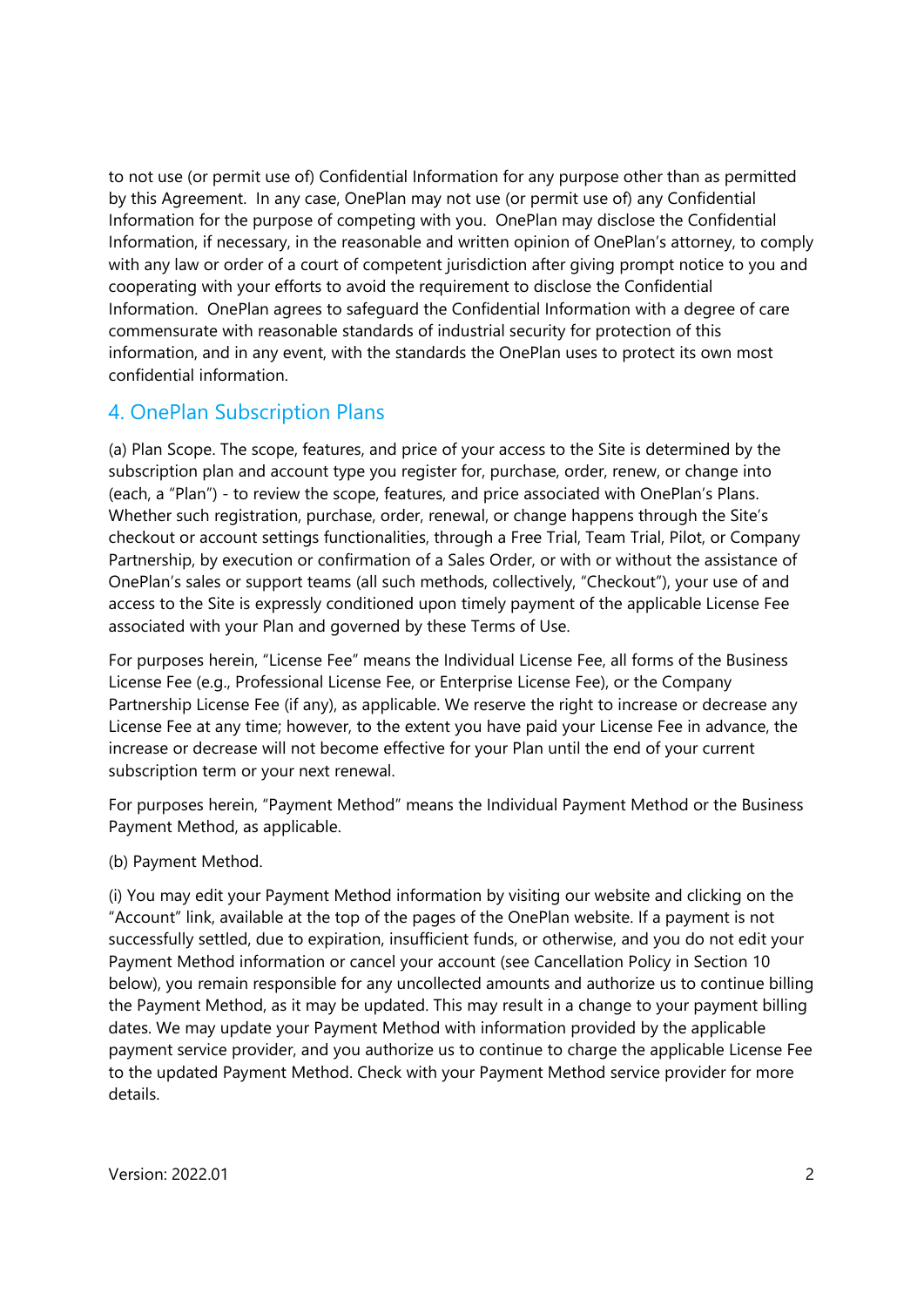(ii) When you select or purchase a Plan, begin a Free Trial, Team Trial, or Pilot, or otherwise provide or add any form of Payment Method to Checkout or your account, your bank may reserve the funds necessary or place a small authorization hold until the transaction processes or the authorization hold expires, but this is not the actual charge. The authorization will be removed from your account according to the policies of your bank; and as such, to remove an authorization, please contact your bank to clarify how long they hold authorizations for online orders.

(iii) Depending on where you transact with us, the type of Payment Method used, and where your payment method was issued, your transaction with us may be subject to foreign exchange fees or differences in prices because of exchange rates and other OnePlan-provided geographic-specific pricing. We do not support all payment methods, currencies, or locations for payment. If your payment method fails, or if your account is past due, we may collect fees owed using other collection mechanisms—this may include charging other payment methods on file with us or retaining collection agencies and legal counsel, the fees and cost of which you hereby agree to pay. Notwithstanding anything to the contrary, your obligation to pay fees continues through the end of your applicable subscription term and regardless of whether you cancel your Plan during such term.

### 4.1 Individual Plan

(a) Individual License. If you choose or purchase a OnePlan individual subscription plan during Checkout (an "Individual Plan"), OnePlan grants you, and you alone, a non-exclusive, nontransferable license ("Individual License") to use the Site for the subscription term length set forth during Checkout (the "Initial Individual Term") in strict accordance with these Terms of Use. If you purchase a "monthly" plan, your Initial Individual Term is one month from the date of purchase, whereas the purchase of an "annual" plan results in a one year Initial Individual Term. Any renewal of the Initial Individual Term (or a Renewal Individual Term), whether such renewal occurs by way of your Automatic Individual Renewal, Checkout, or otherwise, shall be deemed a "Renewal Individual Term", and together with the Initial Individual Term, the "Individual Term", as applicable.

(b) Individual License Fee. OnePlan's grant of the Individual License is expressly conditioned on timely payment of the then-applicable license fee for the Individual Plan in the amount and on the billing frequency (e.g., monthly, annually) selected and set forth during Checkout ("Individual License Fee"). We may include a separate charge for any applicable sales, use, value-added, or excise taxes, and any other similar taxes, duties or charges of any kind, other than taxes on OnePlan's income, imposed by any federal, state, or local governmental entity on any amounts payable by you under these Terms of Use. We will remit taxes collected, if any, to the appropriate taxing authority.

(i) Automatic Individual Renewal. BY REGISTERING FOR, SUBSCRIBING TO, OR PURCHASING AN INDIVIDUAL PLAN AND PROVIDING BILLING INFORMATION DURING CHECKOUT, YOU GRANT US AND OUR AUTHORIZED THIRD-PARTY PAYMENT PROCESSOR(S) THE RIGHT TO PROCESS PAYMENT FOR YOUR INDIVIDUAL LICENSE FEE VIA THE DEBIT CARD, CREDIT CARD, OR PAYPAL® ACCOUNT YOU PROVIDED DURING CHECKOUT OR MAINTAIN ON YOUR ACCOUNT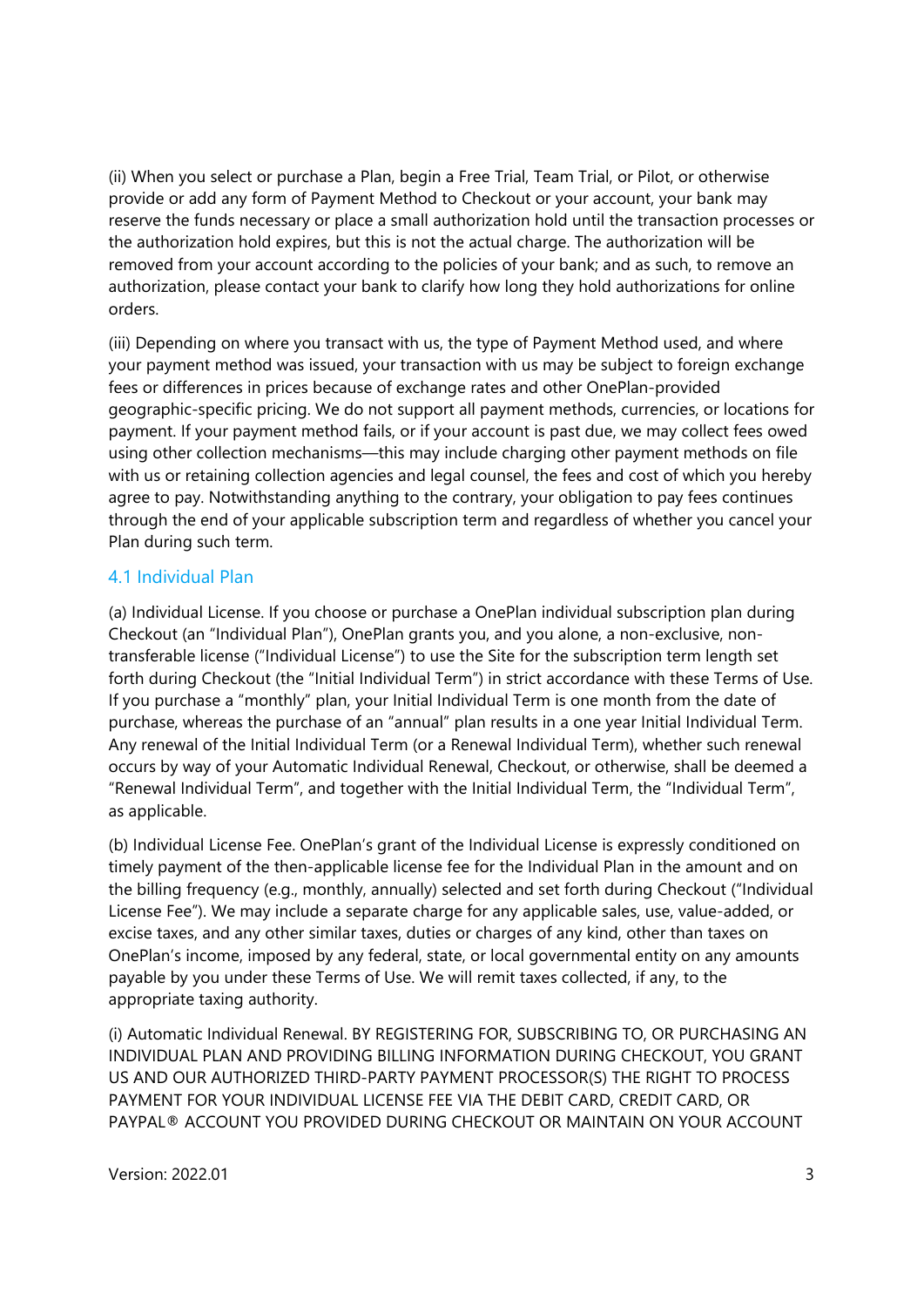(your "Individual Payment Method"). YOU UNDERSTAND AND AGREE THAT AT THE END OF EACH INDIVIDUAL TERM WE WILL AUTOMATICALLY RENEW YOUR INDIVIDUAL PLAN FOR THE SAME LENGTH OF TERM AND PROCESS YOUR INDIVIDUAL PAYMENT METHOD FOR PAYMENT OF THE INDIVIDUAL LICENSE FEE AT THE THEN-APPLICABLE PRICE FOR AN INDIVIDUAL PLAN (said process, "Automatic Individual Renewal"). If you choose to be billed "monthly", we will process your Automatic Individual Renewal on or near the same day of each month. If you choose to be billed "annually", we will process your Automatic Individual Renewal on or near the same day of each year. If payment is not received within such time period, or if we are unable to renew your Individual Plan based on inaccurate or outdated Individual Payment Method information, we may suspend or terminate your Individual Plan, in our sole discretion. For Individual Plans, there is no ability to disable Automatic Individual Renewal other than cancellation (see Section 10(b)). Please visit http://support.oneplan.com for more details on Automatic Individual Renewal.

(ii) Individual Plan Refund Policy. All portions of the Individual License Fee, whether paid monthly or annually, are completely non-refundable. Exceptions for extenuating circumstances may be considered by emailing support@oneplan.ai; however, we are in no way required to refund you any portion of the Individual License Fee.

#### 4.2 Business Plans

(a) Business License(s). If you choose or purchase a OnePlan business subscription plan during Checkout or in a separate OnePlan-provided sales order (each, a "Sales Order"), which includes any of the business plan offerings set forth on the Plan Page (e.g., Professional, Enterprise) (each, a "Business Plan"), OnePlan grants you a non-exclusive, non-transferable license ("Business License") to use the Site for the subscription term length set forth during Checkout or a Sales Order (the "Initial Business Term") in strict accordance with these Terms of Use. Any renewal of the Initial Business Term (or a Renewal Business Term), whether such renewal occurs by way of your Automatic Business Renewal, Checkout, a renewal Sales Order, or otherwise, shall be deemed a "Renewal Business Term", and together with the Initial Business Term, the "Business Term", as applicable.

(b) Individual Business Subscriptions. The Business License allows a specific number of your employees or affiliate employees to register as OnePlan users (each, a "Business User") and receive access to the Site by way of your Business License. Each Business User must be designated by the business purchasing the Business License or by such business's designated Plan Manager, after which each Business User will be provisioned unique Account Information to register for a OnePlan account and receive access to use the Site through an individual singleuse business subscription (an "Individual Business Subscription"). Each Individual Business Subscription is to be used solely by the named Business User and for the internal purposes of the business provisioning the Business License. Each Individual Business Subscription may not be shared amongst Business Users nor may it be shared amongst multiple employees, affiliate employees, contractors, agents, or other individuals.

(c) Business License Fee. OnePlan's grant of the Business License is expressly conditioned on timely payment of the then-applicable annual license fee in advance for all Individual Business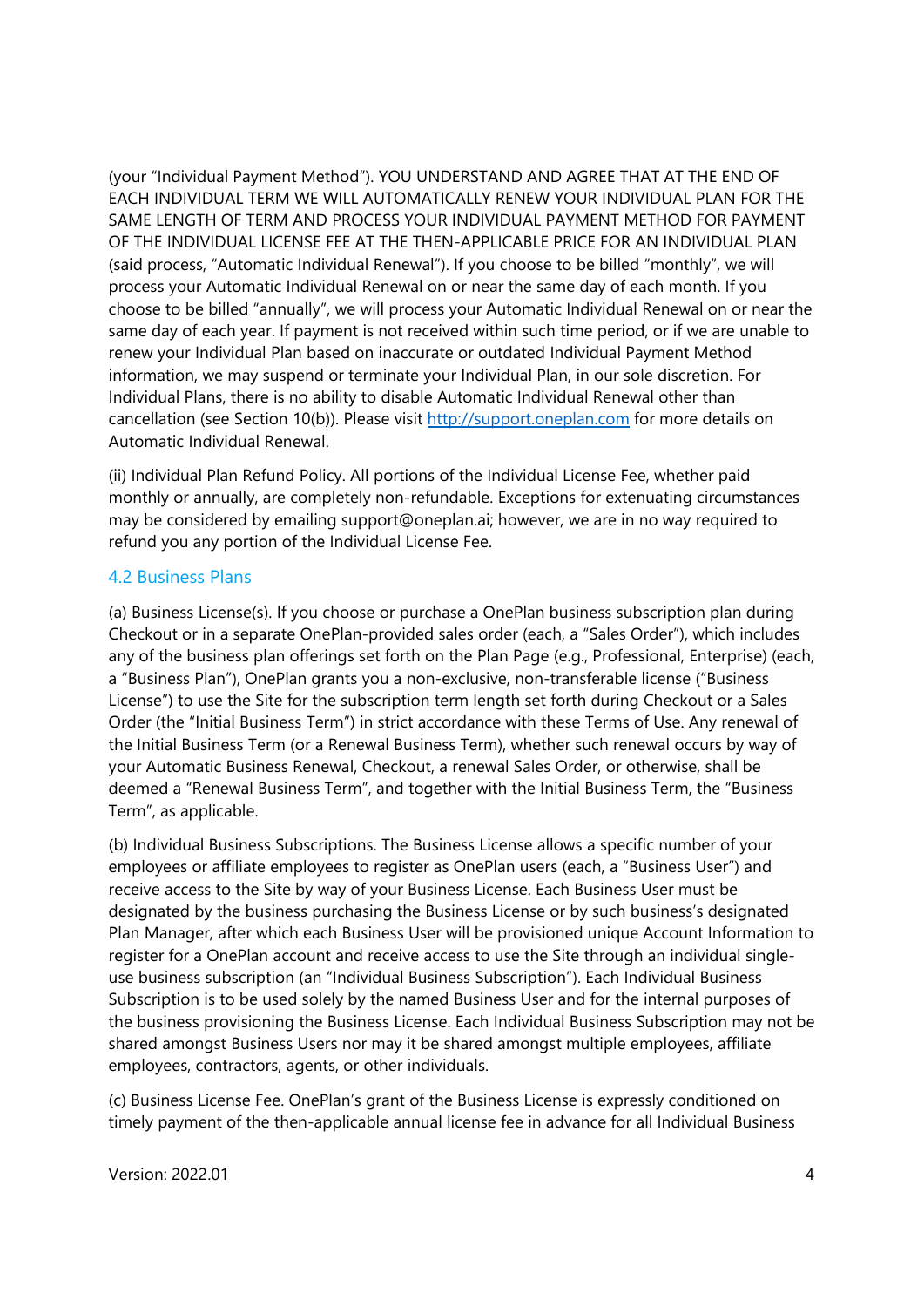Subscriptions on or added to your Business Plan in the amount and on the billing frequency set forth during Checkout or in a Sales Order (individually, and collectively, the "Business License Fee").

(i) Payment by Debit or Credit Cards, PayPal®, or Third Parties. By registering for, subscribing to, or purchasing a Business Plan and providing billing information during Checkout or otherwise, you grant us and our authorized third-party payment processor(s) the right to process payment for your Business License Fee via the debit card, credit card, PayPal® account, third-party payment provider, or reseller you provide, authorize, or maintain on your Business Plan account (individually, and collectively, "Business Payment Method").

(ii) Payment by Invoice. If you choose to be invoiced during Checkout (or choose to have a thirdparty payment provider or reseller be invoiced on your behalf) rather than using a Business Payment Method, your Business License Fee will be billed as of the effective date of the subscription start date set forth during Checkout or a Sales Order. You hereby agree the Business License Fee is due as of the date of any OnePlan invoice, payable within thirty (30) days of said date.

(iii) Automatic Business Renewal. Unless otherwise set forth in a Sales Order or you opt not to renew at least 30 days before the subscription expires, YOU UNDERSTAND AND AGREE THAT AT THE END OF EACH APPLICABLE BUSINESS TERM WE WILL AUTOMATICALLY RENEW YOUR BUSINESS PLAN (INCLUDING ALL INDIVIDUAL BUSINESS SUBSCRIPTIONS ON YOUR BUSINESS PLAN) FOR THE SAME LENGTH OF TERM AND PROCESS YOUR BUSINESS PAYMENT METHOD OR INVOICE FOR PAYMENT OF THE APPLICABLE BUSINESS LICENSE FEE FOR THE RENEWAL BUSINESS TERM AT THE THEN-APPLICABLE PRICE FOR A BUSINESS PLAN.

By way of example, if you select 10 Individual Business Subscriptions under a 1-year Business Plan during Checkout beginning January 1, 2017, we will process your Business Payment Method or invoice you for the 1-year cost of 10 Individual Business Subscriptions on the date of your Checkout. Your 10 Individual Business Subscriptions will expire on December 31, 2017, and unless you notify us at least 30 days prior to December 31, 2017, we will renew your Business Plan on or around January 1, 2018, for one year and on or around January 1st each year thereafter for 10 Individual Business Subscriptions at the then-applicable price for such subscriptions.

If, however, you select 25 Individual Business Subscriptions under a 2-year Business Plan during checkout beginning January 1, 2017, we will process your Business Payment Method or invoice you for the 2-year cost of 25 Individual Business Subscriptions on the date of your Checkout. Your 25 Individual Business Subscriptions will expire on December 31, 2019, and unless you notify us at least 30 days prior to December 31, 2019, we will renew your Business Plan for an additional two years on or around January 1, 2020, and on or around January 1st every two years thereafter for 25 Individual Business Subscriptions at the then-applicable price for such subscriptions.

(iv) Suspension Because of Nonpayment. If payment is not received within the required time period, or if we are unable to renew your Business Plan based on inaccurate or outdated Business Payment Method information, and written warning was sent to Customer allowing it 30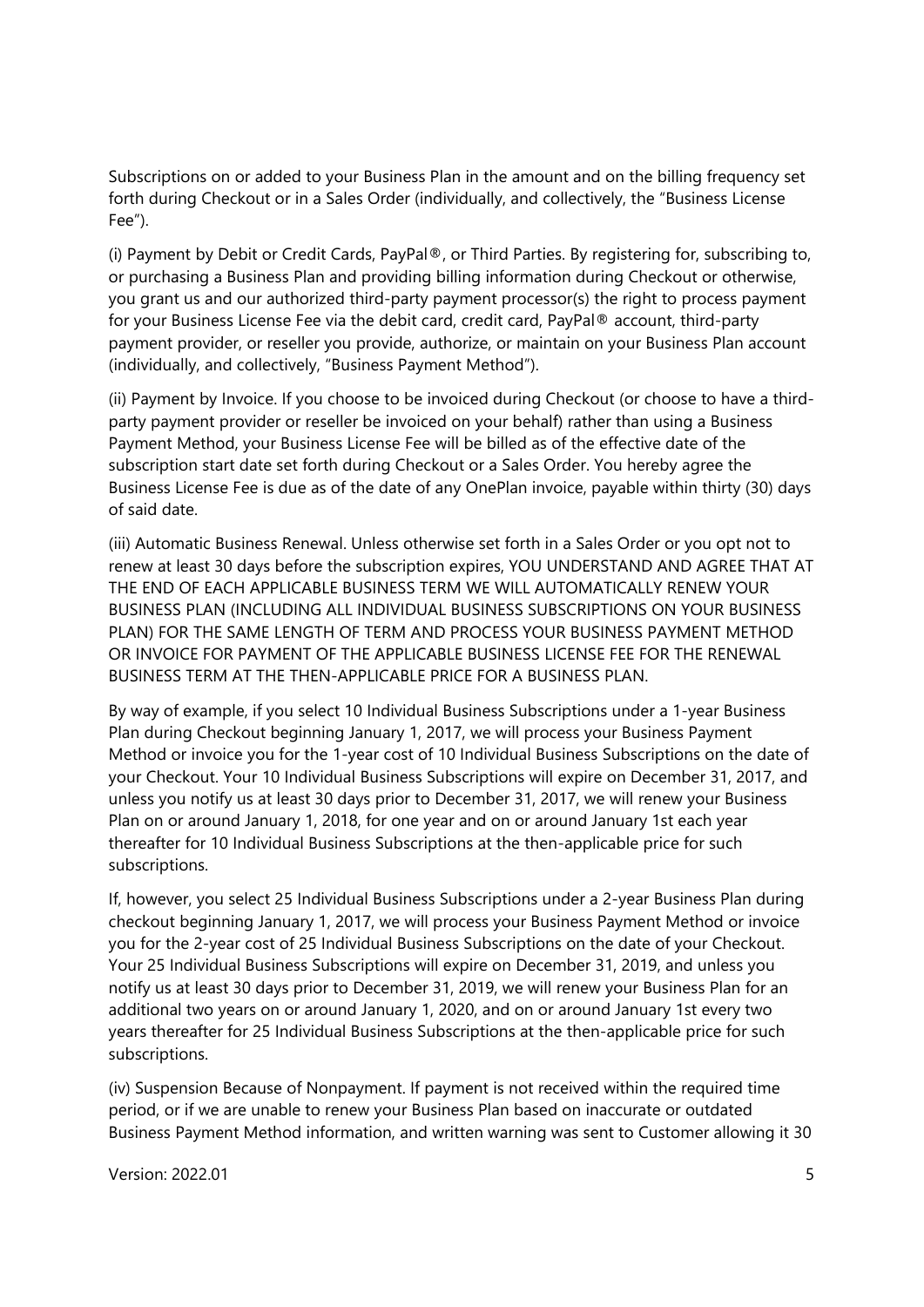days to cure such breach, we may suspend your access to the Site (including all of your Business Users' access) until payment is received. In the event we suspend your Business Plan because of nonpayment, no additional time will be added to the then-applicable Business Term.

(v) Taxes. The Business License Fee is exclusive of taxes. When processing your Business Payment Method or invoicing, we may include a separate charge for any applicable sales, use, valueadded, or excise taxes, and any other similar taxes, duties or charges of any kind, other than taxes on OnePlan's income, imposed by any federal, state, or local governmental entity on any amounts payable by you under these Terms of Use or any Sales Order. We will remit taxes collected, if any, to the appropriate taxing authority.

(d) Additional Subscriptions. As a Business Plan subscription holder, you or your Plan Manager may purchase additional Individual Business Subscriptions during the Initial Business Term or any Renewal Business Term, as applicable. The Business Users' access to the Site by way of the new subscriptions is conditioned upon timely payment of the applicable Business License Fee for each Individual Business Subscription added, which will be prorated for the number of days remaining in your then-current Business Term and paid by your Business Payment Method on file (or invoice), as selected during Checkout.

(e) Designation of Business Users. As a Business Plan subscription holder (depending on your Plan), you may designate one or more of your employees to act as plan manager(s) (each, a "Plan Manager") with regard to your Business Plan. Any Plan Manager you authorize will have the ability to purchase Individual Business Subscriptions and assign and authorize them to your Business Users via the Site's Business Plan administrative functionalities. If your Plan requires it, or if you desire, we can assign and authorize Individual Business Subscriptions after your purchase so long as you provide us with the first name, last name, and email address of the individuals that will be your Business Users entitled to access the Site subject to these Terms of Use. Contact your designated OnePlan Sales Representative or sales@OnePlan.com for more details.

(f) Individual Business Subscription Transfers. You acknowledge and agree that the Individual Business Subscriptions granted under these Terms of Use, via Checkout, and under each Sales Order are specific to the individual Business Users you designate. Except as set forth in a Sales Order, the Individual Business Subscriptions granted under these Terms of Use you may not reassign a subscription on a short-term basis (i.e., within 90 days of the last assignment). You may reassign a subscription on a short-term basis to cover a user's absence or the unavailability of a device that is out of service. Reassignment of a subscription for any other purpose must be for the remaining term of that subscription. When you reassign a subscription from one device or user to another, you must block access and remove any related software from the former device or from the former user's device. You will take all commercially reasonable steps to prevent your Business Users from granting access to the Site to any other individuals.

#### 4.3 Free Trial / Team Trial / Pilot Subscription Plans

Your subscription plan may begin with a free trial (for individuals) ("Free Trial"), a free team trial (for businesses that checkout online) ("Team Trial"), or a free or paid pilot (for businesses that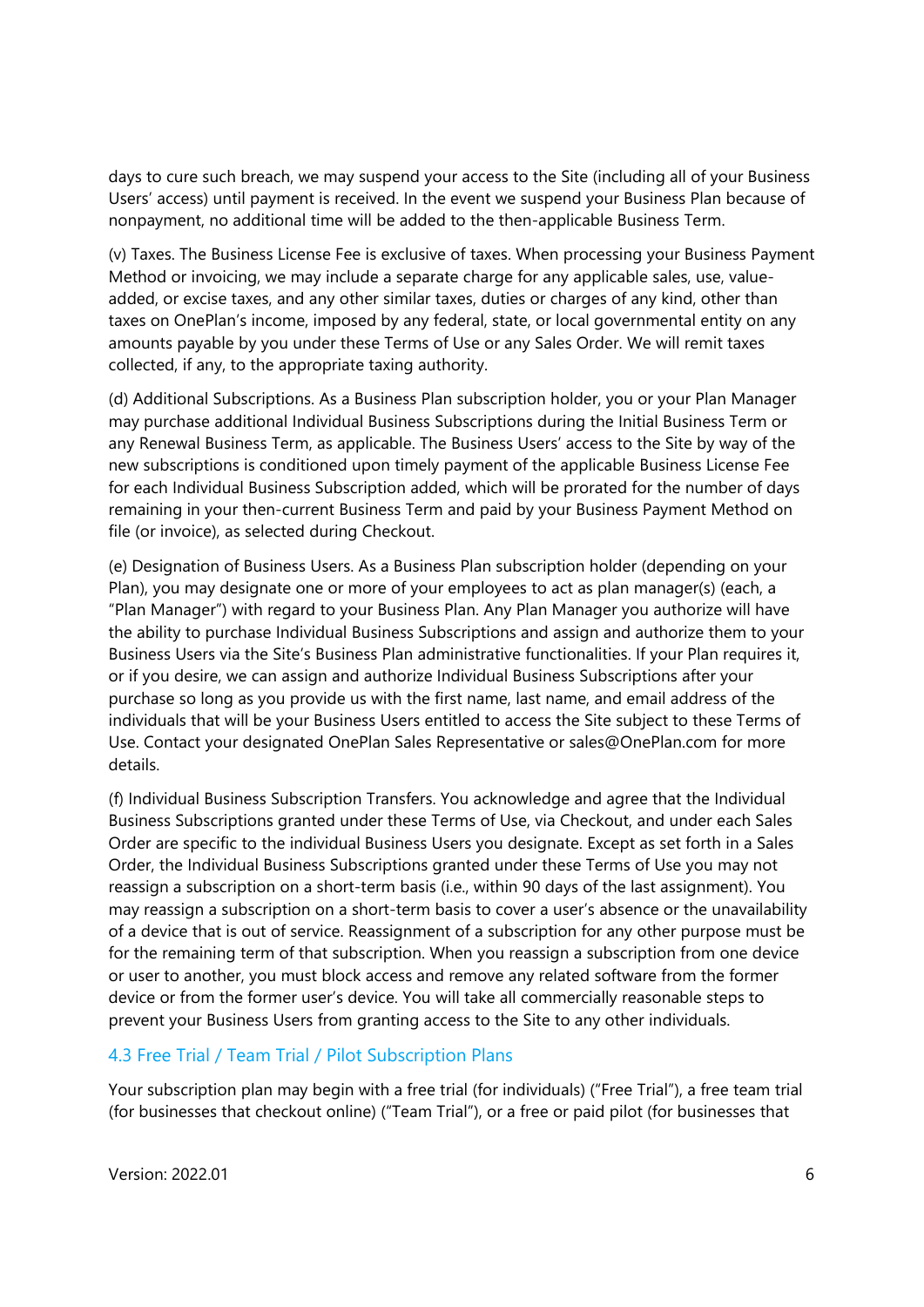checkout through a sales-guided process) ("Pilot"). The length of your Free Trial, Team Trial, or Pilot will be set out during Checkout; however, we reserve the right, in our absolute discretion, to determine your eligibility for a Free Trial, Team Trial, or Pilot, and to withdraw or to modify your Free Trial, Team Trial, or Pilot at any time without prior notice and with no liability. As a Free Trial, Team Trial, or Pilot user, you acknowledge and agree that your use and access, and the use and access of your Business Users, of the Site is subject to these Terms of Use.

(a) Free Trial (Individuals). As a Free Trial user, you agree to provide your Individual Payment Method during Checkout before beginning your Free Trial. We will not process your Individual Payment Method for payment of your Individual License Fee during your Free Trial (however you may see an authorization—see Section 4); however, on the first day following the end of your Free Trial we will convert your Free Trial into a paid Individual Plan and process your Individual Payment Method for your Individual License Fee on the billing frequency chosen during Checkout, which will also place your account from that date forward into Automatic Individual Renewal practices. By providing your Individual Payment Method details in conjunction with your Free Trial registration, you agree to these charges and practices. If you do not wish to be charged, you must cancel your Free Trial before the end of your Free Trial; and upon cancellation of your Free Trial your access to the Site will terminate immediately.

(b) Team Trial (select number of Business Users). A free Team Trial is provisioned through an online Checkout for a select number of Business Users (e.g., not to exceed 10 Business Users). You agree that you and your Business Users' use of the Site during the Team Trial is governed by these Terms of Use. In order to choose a free Team Trial during Checkout you must enter a valid a valid Business Payment Method—we will not charge your Business Payment Method during the Team Trial, nor will we automatically convert your account into a paid Business Plan upon its expiration. However, at the end of your Team Trial (or earlier if you so choose), in order for you and your Business Users to continue using and accessing the Site, you must convert your Team Trial into a paid Business Plan and pay the applicable Business License Fee.

(c) Pilot (larger number of Business Users). A Pilot is provisioned through a sales-guided Checkout only, which may or may not include an applicable license fee for the Pilot depending on the scope, features, and number of Business Users on your Pilot. Unless otherwise set forth during Checkout or a Sales Order, at the end of your Pilot we will not automatically convert your account into a paid Business Plan. However, at the end of your Pilot, in order for you and your Business Users to continue using and accessing the Site, you must convert your Pilot into a paid Business Plan and pay the applicable Business License Fee. You agree that you and your Business Users' use of the Site during the Pilot is governed by these Terms of Use.

### 4.4 Company Partnership Plan

Your subscription plan may start with a starter, trial, limited, or full subscription ("Company Partnership Plan") facilitated through a company or community partnership between a thirdparty entity and OnePlan (each, a "Company Partner"). The scope and features of the Site content and materials available to you, the length of your Company Partnership Plan, and the license fee (if applicable, and whether paid by you or the Company Partner) will be set out during Checkout—most often through a specific URL dedicated to the Company Partnership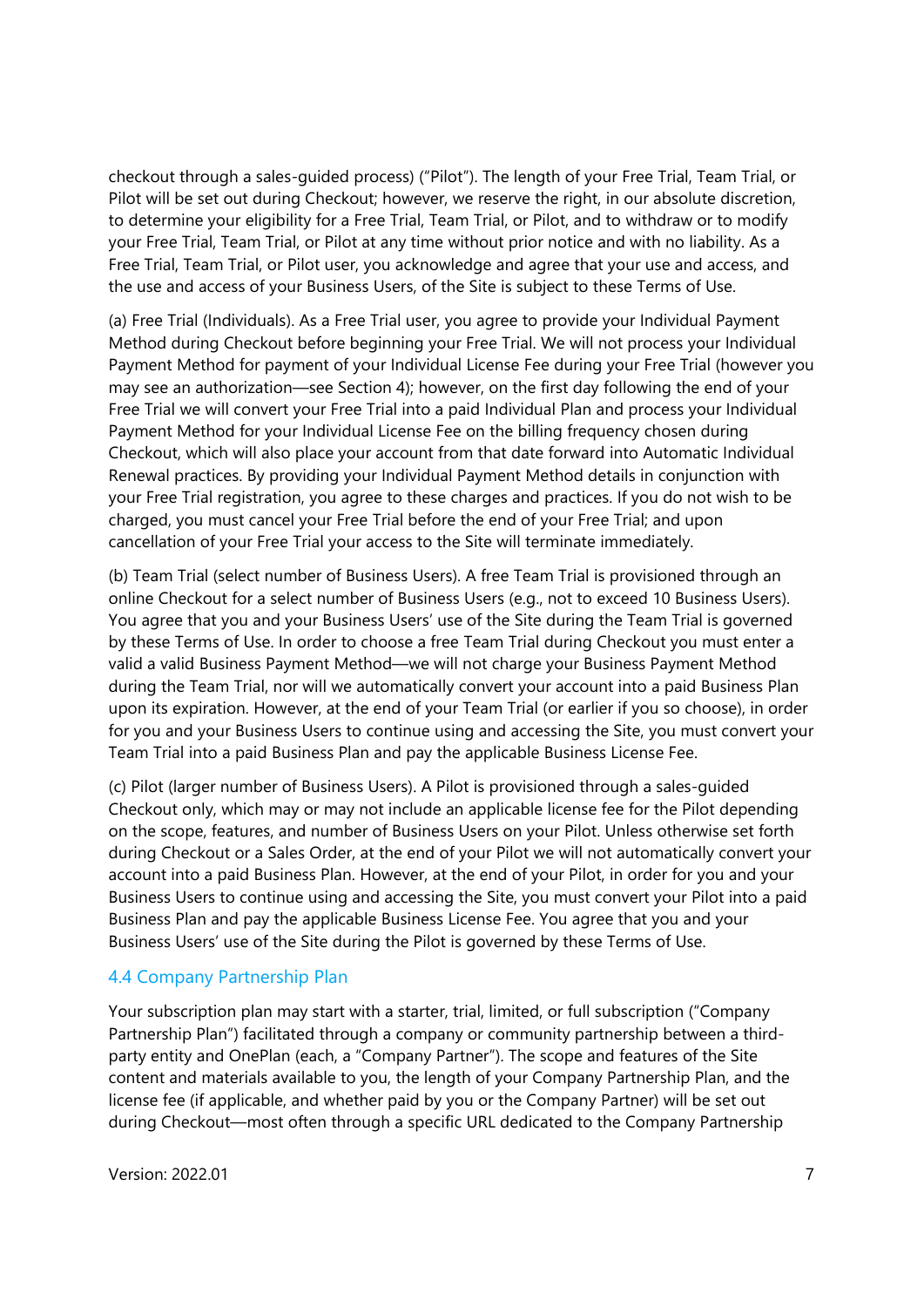Plan. Together with our Company Partner, we reserve the right, in our absolute discretion, to determine your eligibility for a Company Partnership Plan, and to withdraw or to modify your Company Partnership Plan at any time without prior notice and with no liability. As a Company Partnership Plan user, you acknowledge and agree that your use of and access to the Site is subject to (i) these Terms of Use, and (ii) any other terms and conditions mandated by the applicable Company Partner as set forth in Checkout.

### 4.5 Oneplan-Acquired Service

If you were migrated to a OnePlan subscription plan due to your subscription to a different content library owned by an entity acquired by OnePlan, including without limitation subscription plans to CodeSchool.com, DigitalTutors.com, or TrainSimple.com (each, a "OnePlanacquired Service"), the following additional terms and conditions also apply to you:

(a) if the license fee for your subscription for the OnePlan-acquired Service was being automatically renewed prior to OnePlan's acquisition of such OnePlan-acquired Service, your subscription will be automatically renewed (as set forth in Section 4.1 or 4.2, as applicable) at the current OnePlan subscription rate unless affirmatively cancelled by you (see Section 10).

(b) as a legacy CodeSchool.com or TrainSimple.com customer, you may continue to have access to concurrent login privileges through CodeSchool.com, DigitalTutors.com, or TrainSimple.com throughout your applicable subscription term but only while these legacy platforms exists. We reserve the right to retire these platforms at any time. When the either or both platforms are retired, we will provide you with notice on how your user base will be transitioned to the Site (as applicable).

# 5. Proprietary Materials

(a) Use of OnePlan's Proprietary Materials. The Site contains copyrighted materials, trademarks, proprietary and confidential information, and intellectual property of OnePlan and licensors of OnePlan (collectively, "Proprietary Materials"), including without limitation source code, video, text, software, photos, graphics, images, music, and sound. You agree not to modify, publish, transmit, participate in the transfer or sale of, create derivative works of, or in any way exploit, in whole or in part, any Proprietary Materials. Proprietary Materials may only be accessed through the Site, and not by or from any other site or means. The applicable License granted you by these Terms of Use is a right of access through the Site only, and does not grant to you any right to download or store any Proprietary Materials in any medium, other than (i) that downloadable content that may be provided for certain training courses, including exercise files, course slides, and sample code, (ii) files that are automatically cached by your web browser for display purposes, and (iii) if we provide desktop, mobile, or other applications for download, a single copy of such application for your computer or mobile device solely for your own, personal use, provided you agree to be bound by an applicable end user license agreement for such application (collectively, the "Authorized Downloadable Materials"). Authorized Downloadable Materials are held by you pursuant to a limited revocable right only, and are subject to all restrictions described herein, including the prohibition on further transfer, sale, creation of derivative works, or exploitation in any manner.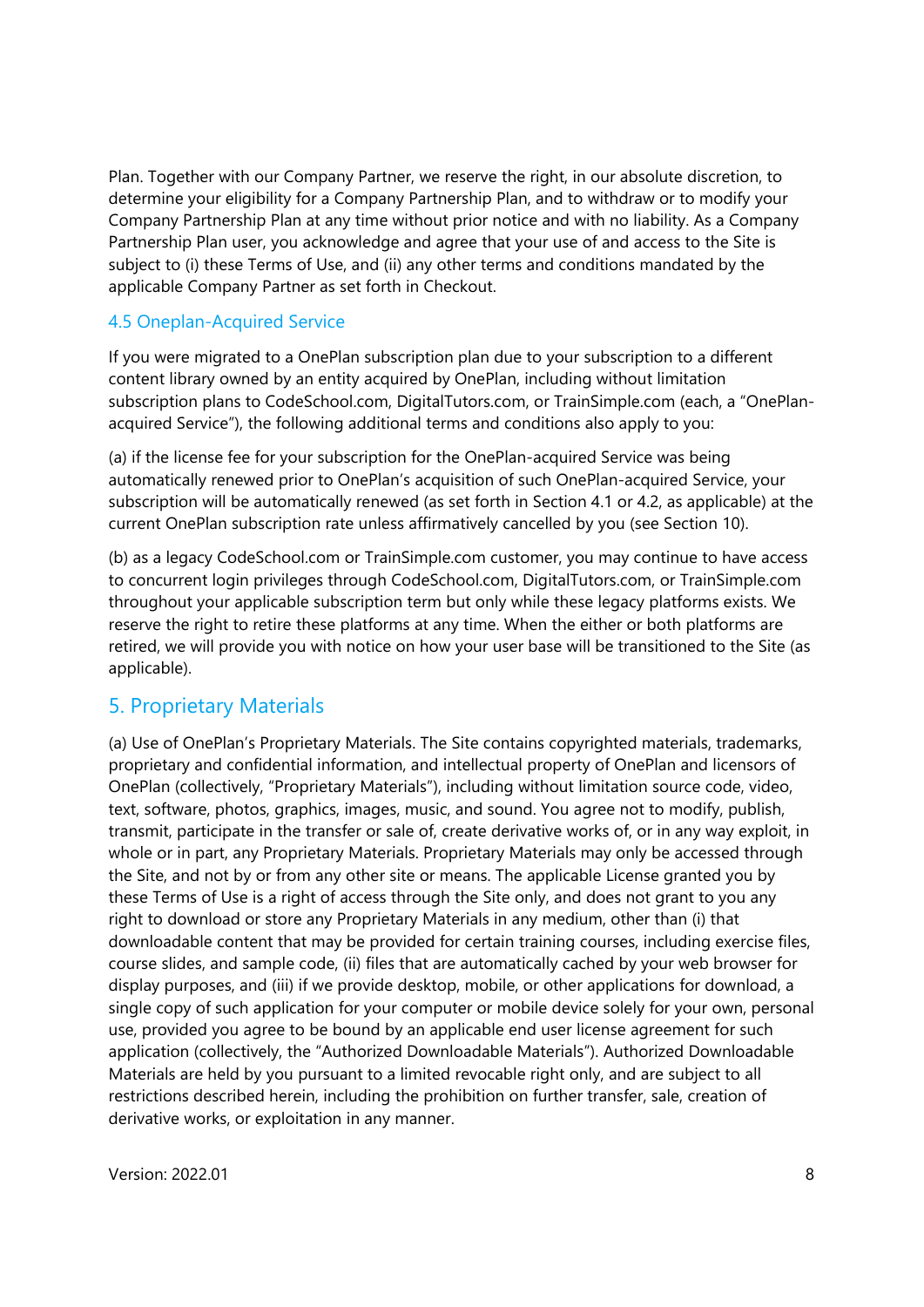(b) Reservation of Rights. OnePlan reserves all intellectual property rights to the Proprietary Materials, other than as specifically granted under the applicable License granted you under these Terms of Use. No posting, copying, transmission, retransmission, distribution, redistribution, publication, republication, decompilation, disassembling, reverse engineering, or otherwise reproducing, storing, transmitting, modifying, or commercially exploiting any Proprietary Materials in any form or by any means, for any purpose, is permitted without our express written permission.

(c) OnePlan Copyright and Marks. The entire Site is © 2017 - 2018 OnePlan, LLC. All Rights Reserved. Complying with all applicable copyright laws is your responsibility. "OnePlan", "Code School", "Digital Tutors", "OnePlan | Creative", and other OnePlan marks and logos are service marks and trademarks of OnePlan.

(d) Equitable Relief. You acknowledge that a breach of any proprietary rights described in these Terms of Use may cause us irreparable damage, for which the award of damages would not be adequate compensation. Consequently, you agree that we may institute an action to enjoin you from any and all acts in violation of those provisions, which remedy will be cumulative and not exclusive, and we may seek the entry of an injunction enjoining any breach or threatened breach of those provisions, in addition to any other relief to which we may be entitled at law or in equity.

(e) Third-Party Marks. Other trademarks, service marks, and logos used throughout the Site are the trademarks, service marks, or logos of their respective owners. These may include: Apple®, the Apple logo, and iPad, which are trademarks of Apple Inc., registered in the U.S. and other countries; Android®, Google Play® and the Google Play logo, which are trademarks of Google Inc; and PayPal®, which is a registered trademark of PayPal, Inc.

(f) Violation of Copyright or Intellectual Property Laws. We respect the intellectual property of others, and we ask our users to do the same. We may, in appropriate circumstances and at our sole discretion, remove or disable access to any materials on the Site that we believe (or are notified) may infringe on the rights of others. If you believe that your work has been copied in a way that constitutes copyright infringement or otherwise infringes on your intellectual property rights, please report it to us promptly at the applicable address set forth below.

### 6. Mobile and Other Devices

If you use a mobile device or OnePlan-provided mobile application to access the Site, the following additional terms and conditions ("Mobile Terms") also apply:

(a) You agree that you are solely responsible for all message and data charges that apply to use of your mobile device to access the Site. All such charges are billed by and payable to your mobile service provider. Please contact your participating mobile service provider for pricing plans, participation status, and details.

(b) You understand that wireless service may not be available in all areas at all times and may be affected by product, software, coverage, or service changes made by your service provider or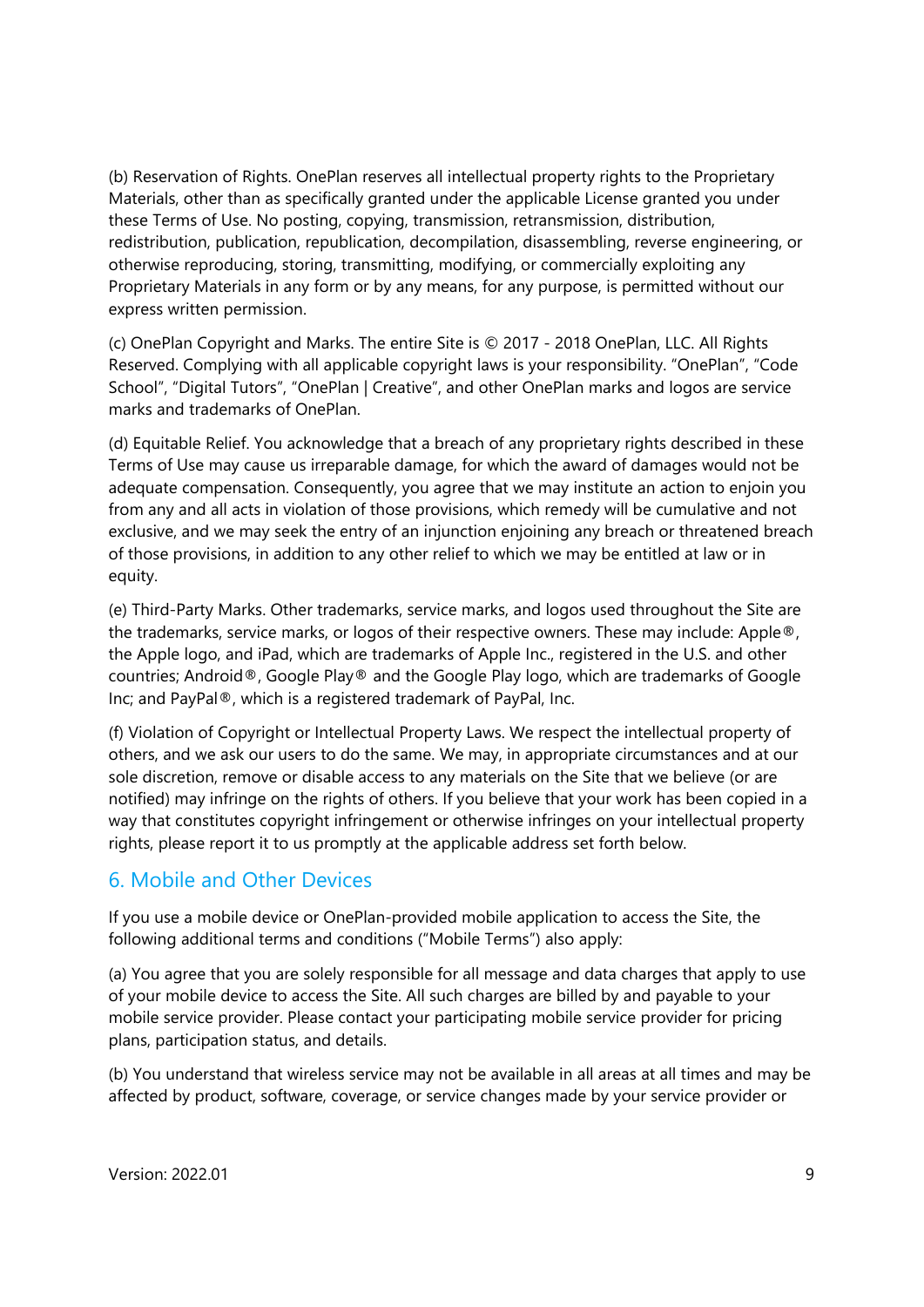otherwise. Additional terms and conditions may apply to your use of our mobile applications based on the type of mobile device that you use.

(c) YOUR ACCESS TO OR USE OF THE SITE VIA YOUR MOBILE DEVICE OR ONEPLAN-PROVIDED MOBILE APPLICATION CONFIRMS YOUR AGREEMENT TO THESE TERMS OF USE, INCLUDING BUT NOT LIMITING THESE MOBILE TERMS.

# 7. Online Services (Hosting) Terms and Conditions

#### 7.1 Service Failure Remedies

#### 7.1.1 Guarantee

The Monthly Uptime Percentage is calculated using the following formula:

(Maximum Available Minutes - Downtime) / Maximum Available Minutes \* 100

If the OnePlan Service does not achieve 99.95% uptime, OnePlan will provide Customer with a 100x Service Credit (as defined below), pursuant to the provisions, requirements, and limitations of this SLA.

A "100x Service Credit" is a credit equivalent to one hundred (100) times Customer's Service Fees for the duration of the Failure, applied against fees for the Service Element (as defined below) subject to the Failure. (For example, where applicable pursuant to this SLA: a Failure lasting seven (7) hours would result in credit of seven hundred (700) hours of free service; a Failure lasting fifteen (15) minutes would result in a 1500-minute, or 25-hour, credit.) No credit in a given month can exceed 1/12 of annual subscription fees for the impacted Service Element. A "Service Element" is any element or feature of the Service assigned its own price on any OnePlan price list or invoice or on any quote given to Customer. All credits referenced in this SLA are 100x Service Credits.

#### 7.2 Limitations

This SLA does not cover (without limitation): (a) network performance to Customer's physical location or internet access point (such as a local DSL/cable modem); or (b) failures due to denialof-service attacks. Furthermore, all uptime percentages do not include scheduled maintenance periods which will last no longer than (1) hour per week.

### 7.3 Azure Security

OnePlan's products are hosted in Microsoft Azure. Azure infrastructure is resilient to attack, safeguards user access to the Azure environment, and helps keep data secure through encrypted communications as well as threat management and mitigation practices, including regular penetration testing.

#### More on Azure Security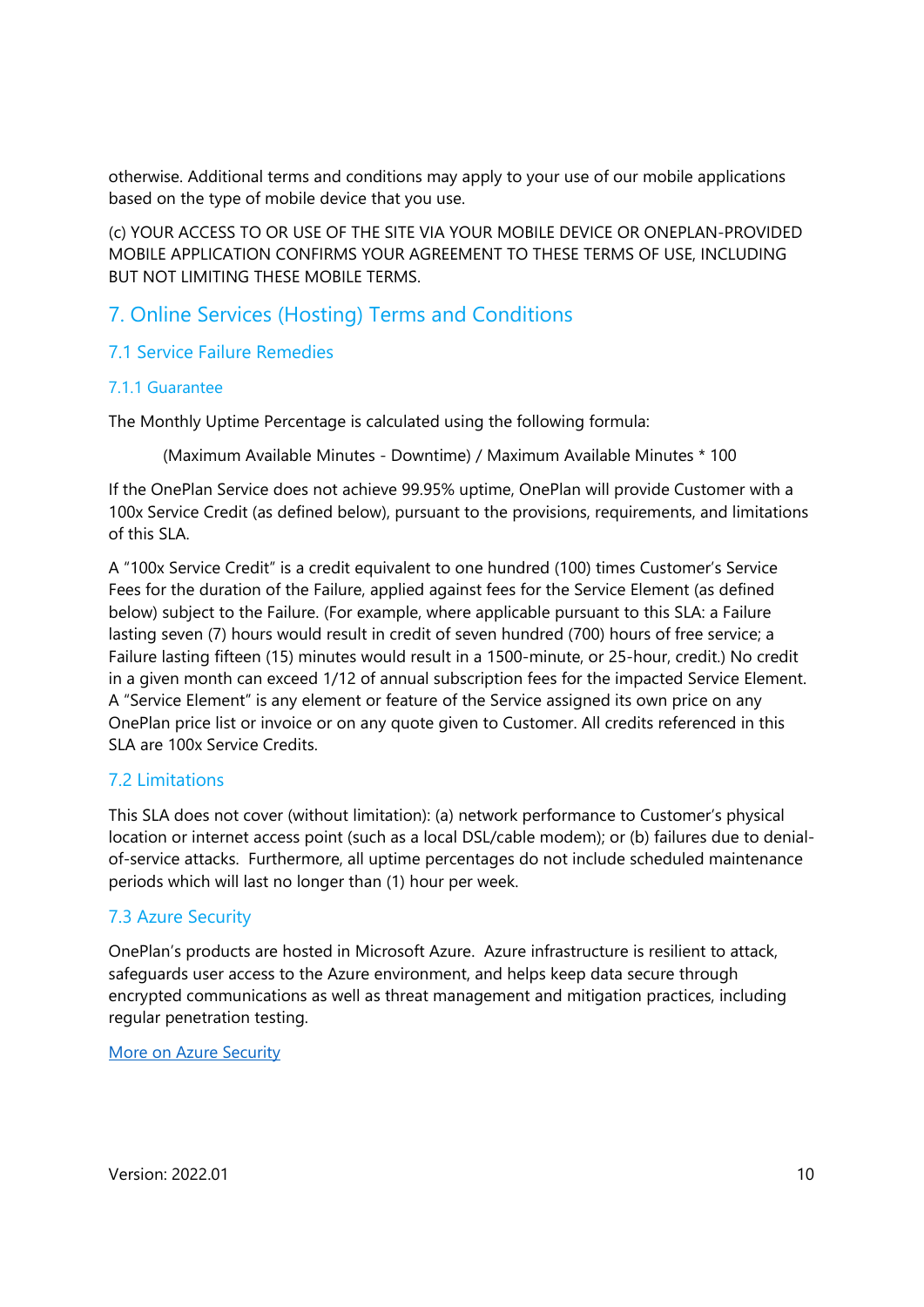### 7.4 Azure Compliance

Azure meets a broad set of international and industry-specific compliance standards, such as ISO 27001, HIPAA, FedRAMP, SOC 1 and SOC 2, as well as country-specific standards like Australia IRAP, UK G-Cloud, and Singapore MTCS. Rigorous third-party audits, such as by the British Standards Institute, verify Azure's adherence to the strict security controls these standards mandate. You can verify our implementation of many security controls by requesting audit results from the certifying third parties.

#### More on Azure Compliance

### 7.5 Monitoring Services

Every OnePlan service is monitored 24 hours a day, 7 days a week, 365 days a year using monitoring services provided by Microsoft Azure. The following services are monitored:

- PING
- Static HTTP
- Processor and Memory Usage
- Hard Disk Usage

If a test fails, a monitoring notification is generated immediately. All notifications are sent directly to the OnePlan network operations team. OnePlan applies the following intervention timeframes after a monitoring alarm for all shared servers:

- Five (5) minutes after alarm during business hours, 8:00 a.m.-6:00 p.m. (PST) Monday to Friday, US statutory holidays excluded.
- Thirty (30) minutes after alarm outside of normal business hours.

### 7.6 Backup Procedures

### 7.6.1 Backup of databases

OnePlan performs incremental database backups using Azure Backup Services geo-replicated storage system. Backups will be stored for 14 days. Daily Snapshot backups will be performed for virtual servers. Snapshots will be stored for 3 days.

### 7.7 Restore Requested by Customer

All backup restores, whether partial or full, cost \$1000 per request. A customer can request a restore by submitting a ticket to OnePlan. The estimated turnaround time for a backup request is about 24-48 hours.

#### 7.8 Restore After Disaster Recovery

In the unlikely event of a catastrophic failure of a cluster, a replacement cluster will be brought live within 24hrs, and the most recent backup will be restored on this cluster.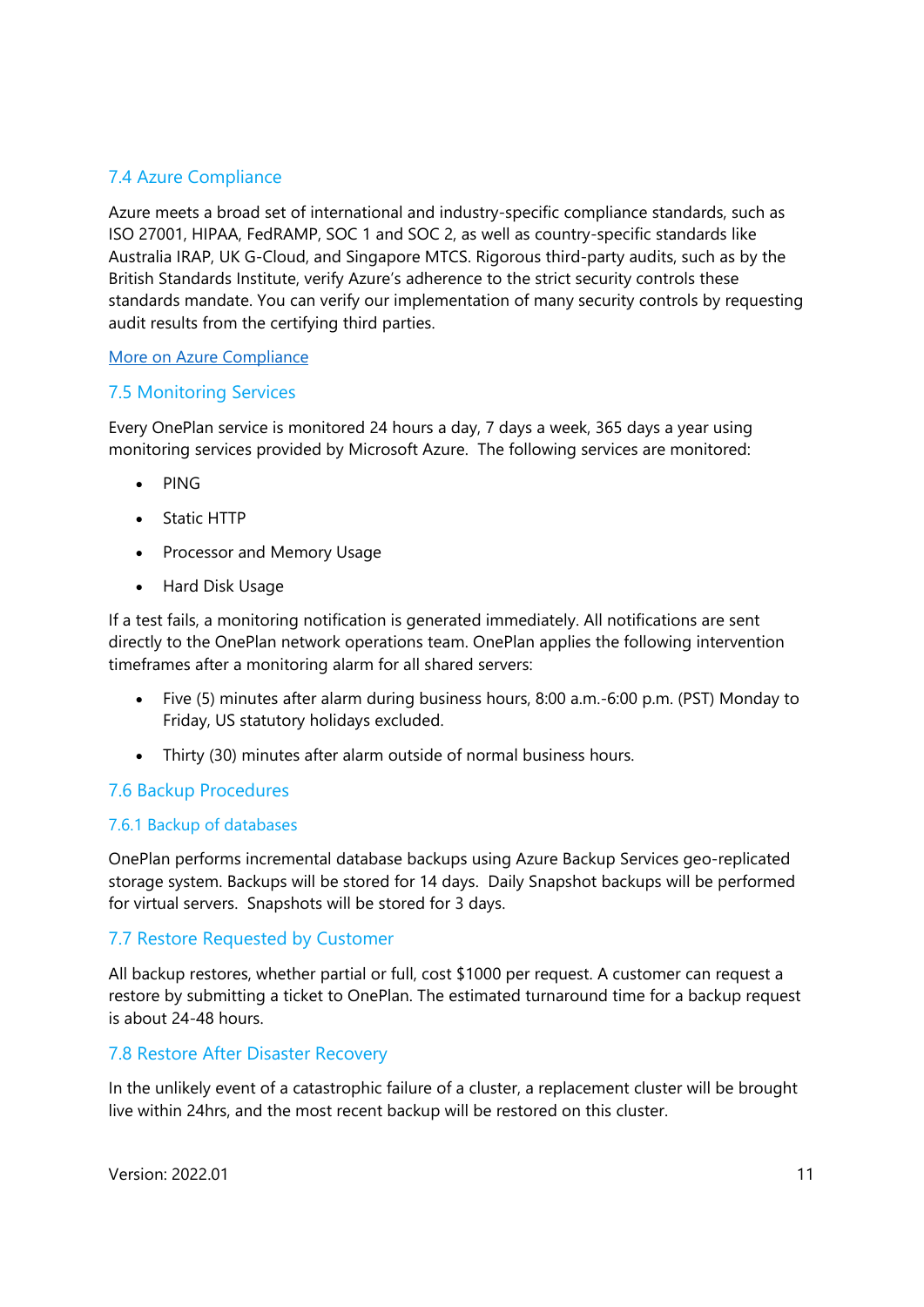#### 7.9 Discontinued Services

In the event that OnePlan chooses to discontinue its online service offering or experiences financial hardship, OnePlan shall 1.) Notify customers 60 days in advance 2.) Deliver all back up and database files to the customer and 3.) Provide a functional environment for 60 days.

### 8. Updates and Future Releases

#### 8.1 Bug Fix Process

OnePlan maintains Production and QA environments for code. Any bug fix is implemented into OnePlan QA environment and tested thoroughly before being pushed into Production. All client environments use code from OnePlan's cloud-based Production environment. Any bugs reported by clients are resolved by OnePlan as part of their subscription licensing.

#### 8.2 New Feature Releases

New features are periodically added to OnePlan applications. These features follow the same process of release into QA, thorough testing, then release into Production. Clients may choose to use or not enable the new features being added to applications.

#### 8.3 Release Schedule

OnePlan maintains a regular schedule of release dates. All bug fixes and new features are released to production code on a pre-announced date, generally every 4 to 6 weeks. Emergency releases will only be deployed pending management approval.

#### 8.4 Changes to the Service; Cancellation or Termination

If we cancel a particular service or feature, we will make commercially reasonable efforts to replace it with a comparable service or feature, but we are not obligated to do so. We may cancel or suspend your service or a portion of your service if you materially violate the terms of this contract and written warning was sent to you allowing you 30 days to cure such violation. If we do, your right to use the service will stop right away. Cancellation of the service due to your material violation of the terms of this contract will not change your obligation to pay any charges due on your billing account as mentioned in this Agreement. If we cancel the service without cause, we will refund the unused portion of your service charge for that period on a pro-rated basis.

### 9. Representation, Warranties, And Covenants

(a) Your Representations and Warranties. You represent and warrant that:

(i) You are (i) 18 years of age or older or an emancipated minor, and (ii) are fully able and competent to form a binding contract with OnePlan by entering into these Terms of Use.

(ii) You are solely responsible for all service, telephony, data charges, and other fees and costs associated with your access to and use of the Site, including without limitation maintaining all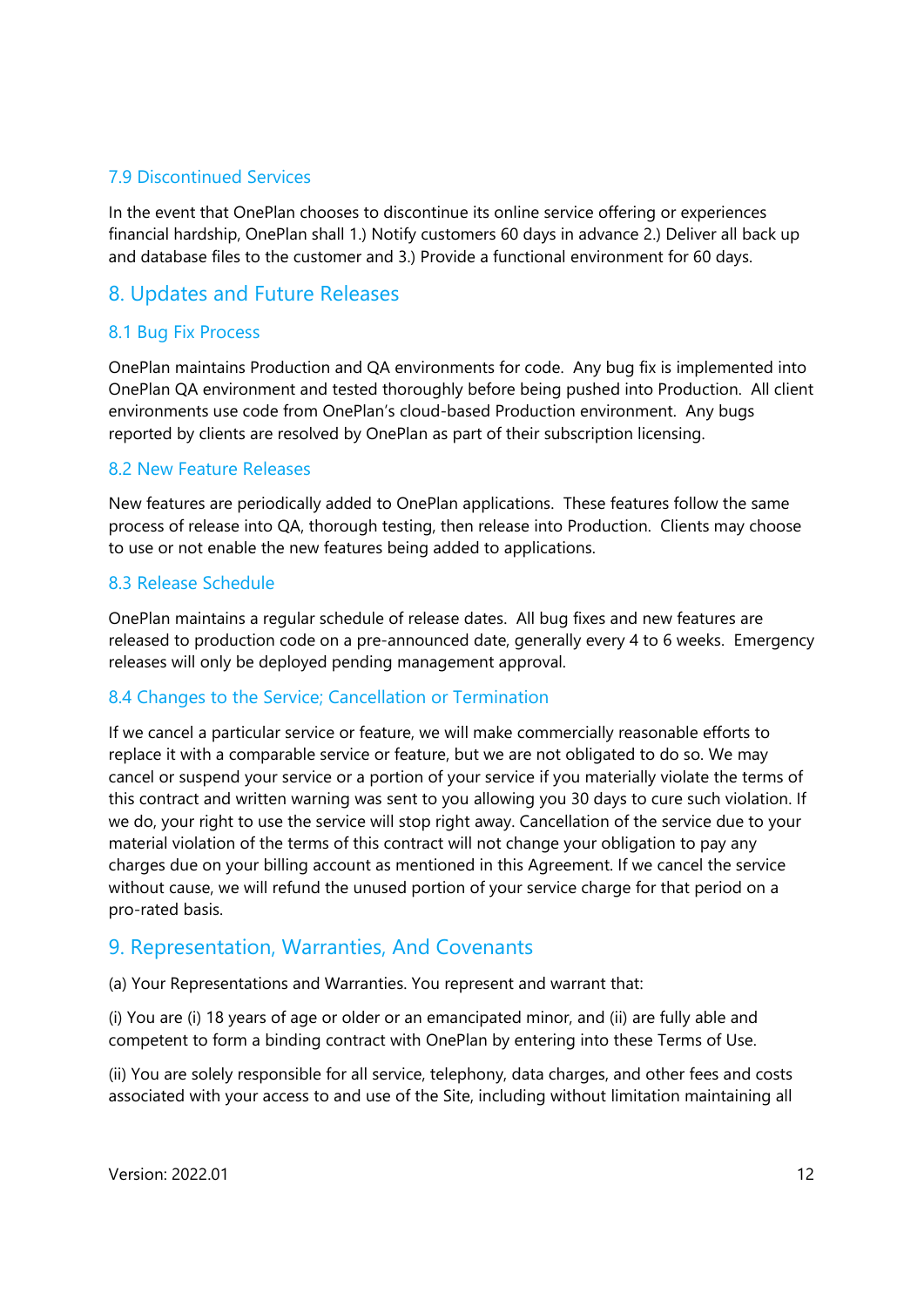internet, browser software and extensions, computer hardware, telephone, and other equipment required for such access.

(b) Authority. You and OnePlan each represent, warrant, and covenant that it has the full power and authority to: (i) enter into an agreement subject to these Terms of Use; (ii) perform its obligations hereunder, and that its performance hereunder does not conflict with, limit, or be contrary to any other agreement; (iii) and that by so doing, it does not violate any applicable laws or any contractual relationship.

(c) OnePlan Intellectual Property. We represent, warrant, and covenant that: (i) we have and will have all rights, titles, licenses, intellectual property, permissions and approvals necessary in connection with our performance under these Terms of Use to grant you the License and rights granted hereunder; and (ii) neither the Site (including the Proprietary Materials), nor the provision or utilization thereof as contemplated under these Terms of Use, will infringe, violate, trespass or in any manner contravene or breach or constitute the unauthorized use or misappropriation of any intellectual property of any third party.

(d) Reliance and Functionality. OnePlan does not warrant that the content or functions of the Site will meet your requirements or that the operation of the Site will be uninterrupted or error free. The content and materials presented on or through the Site is made available solely for general information purposes. We do not warrant the accuracy, completeness, or usefulness of this information. Any reliance you place on such information is strictly at your own risk. We disclaim all liability and responsibility arising from or related to any reliance placed on such materials by you, your Business Users, or any other visitor to the Site, or by anyone who may be informed of any of its contents. The Site (including without limitation our blogs and Interactive Features) may include content provided by third parties, including materials provided by other users, bloggers, or third-party licensors, syndicators, aggregators, and reporting services. All statements and opinions expressed in these materials, and all articles and responses to questions and other content, other than the content provided by OnePlan, are solely the opinions and the responsibility of the person or entity providing those materials. These materials do not necessarily reflect the opinion of OnePlan. We are not responsible or liable to you or any third party, for the content or accuracy of any materials provided by any third parties.

(e) Availability of Site. You recognize that the traffic of data through the Internet may cause delays during your use of or access to the Site, and accordingly, you agree not to hold us liable for delays that are ordinary in the course of Internet use. You further acknowledge and accept that the Site may not be available on a continual 24-hour basis due to such delays, delays caused by our upgrading, modification, or standard maintenance of the Site, or any other delays outside of our control.

(f) Third-party services, links, SSO, OAuth, etc. If any portion of the Site contains services (e.g., discussion forums), links, resources, or materials provided by third parties, including without limitation URL links, discussion forum engines, single-sign on services (SSO), OAuth resources (e.g., Facebook, GitHub, LinkedIn, etc.), or capabilities to share to social media websites, these are provided for your convenience only. This may include links contained on courses or in advertisements, including banner advertisements and sponsored links on the Site. We have no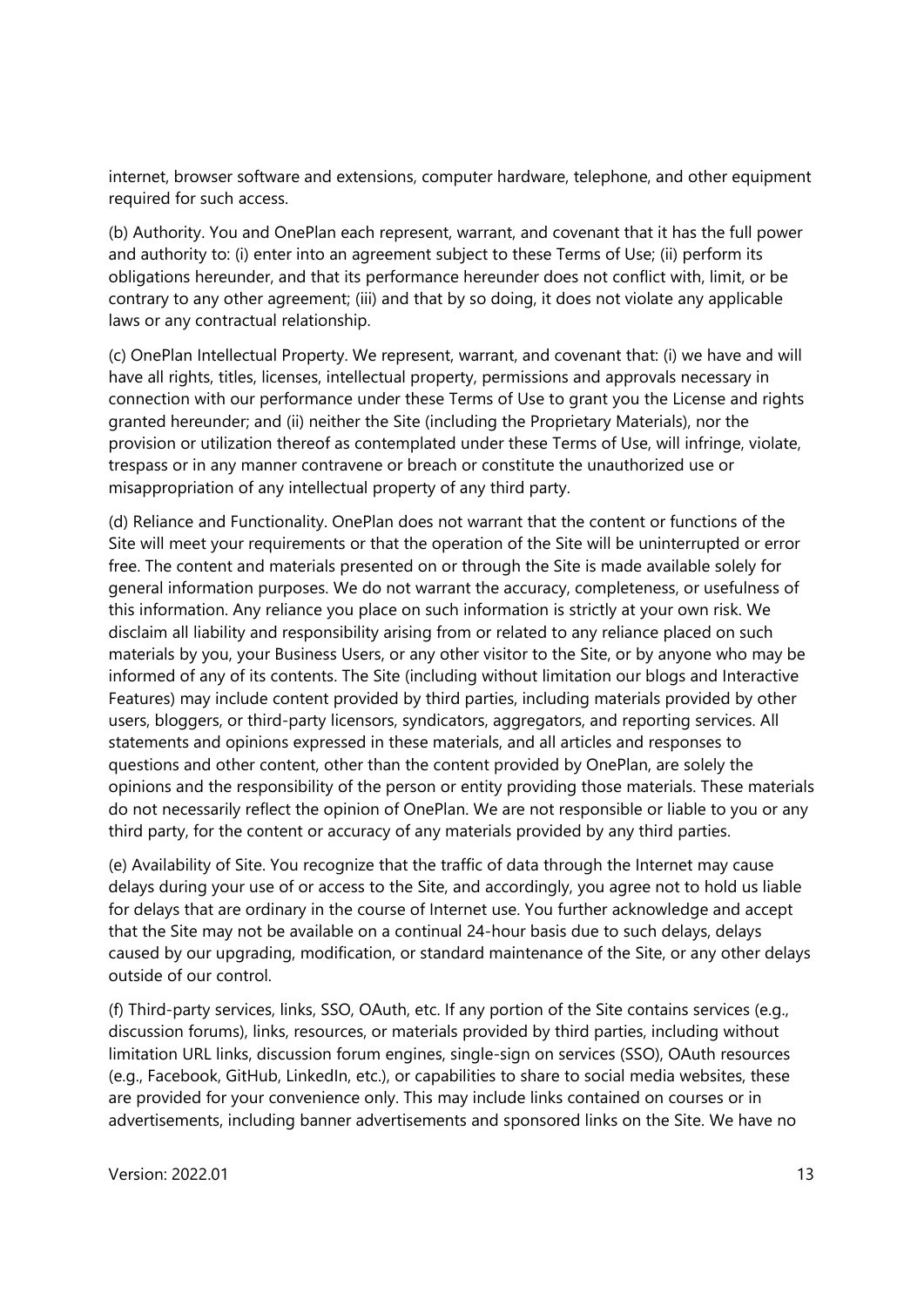control over the contents, software, or privacy practices of these third-party services, links, resources, or materials, and accept no responsibility for them or for any loss or damage that may arise from your use of them—if you access or use them, you do so entirely at your own risk.

(g) For any breach of either such warranty, Your exclusive remedy for a breach of Our Warranties shall be as provided in Section above (Indemnification by Us), Section 10. C (i) (Termination for Cause) and Section 4.2. (Business Plans).

# 10. Termination; Cancellation Policy

(a) OnePlan's Rights of Termination. You agree that after written warning was sent and you were given 30 days to cure such breach, we may deactivate your account or terminate your Plan if we believe that you have (a) materially breached these Terms of Use; (b) infringed the intellectual property rights of a third party; (c) posted, uploaded or transmitted unauthorized User Content; or (d) materially violated or acted inconsistently with these Terms of Use, our Privacy Policy, the Mobile Terms, the Mentoring Terms, the Professional Services Terms, or any other applicable code of conduct. You agree that any such deactivation or termination for the foregoing reasons may be effected subject to the above warning and that OnePlan will not be liable to you or any third party for any deactivation of your account or termination of your Plan.

(b) Individual Plan Cancellation. Your Individual Plan may be cancelled at any time via your user account settings page, by calling +1 866-731-7011 , or by emailing support@oneplan.ai. If you cancel your Individual Plan by any method, your Individual Plan will remain active to the end of your then-current Individual Term to the extent your Individual License Fee is paid and these Terms of Use will continue in effect and will govern such Individual Term until its expiration or earlier termination for cause. If you are dissatisfied for any reason with your Individual Plan subscription, your sole right and exclusive remedy is to terminate your Individual Plan. Other than as set forth herein, we will not offer refunds on any fees or charges related to your Individual Plan—this includes any partially used or unused periods for which you have already paid. Your obligation to pay fees continues through the end of the subscription term during which you cancel your Individual Plan.

(c) Business Plan Termination.

(i) For Cause. Either the business that purchased the Business Plan or OnePlan may terminate the Business Plan or any Sales Order prior to its expiration if the other party materially breaches these Terms of Use or a Sales Order and fails to cure said breach within thirty (30) days after receipt of written notice thereof. Except for instances arising from OnePlan's uncured breach, all fees or charges related to your Business Plan are non-refundable and all unpaid fees are due and payable immediately upon termination.

(ii) For Convenience. A Business Plan may be terminated for convenience by sending written notice (see Section 15(e)) to OnePlan at least thirty (30) days prior to the expiration of the thencurrent Business Term; however, in the event of any termination for convenience all portions of the Business License Fee are completely non-refundable. With respect to any Business Term still in effect as of the date of such termination for convenience, and upon your request, your Business Plan will remain active to the end of your then-current Business Term to the extent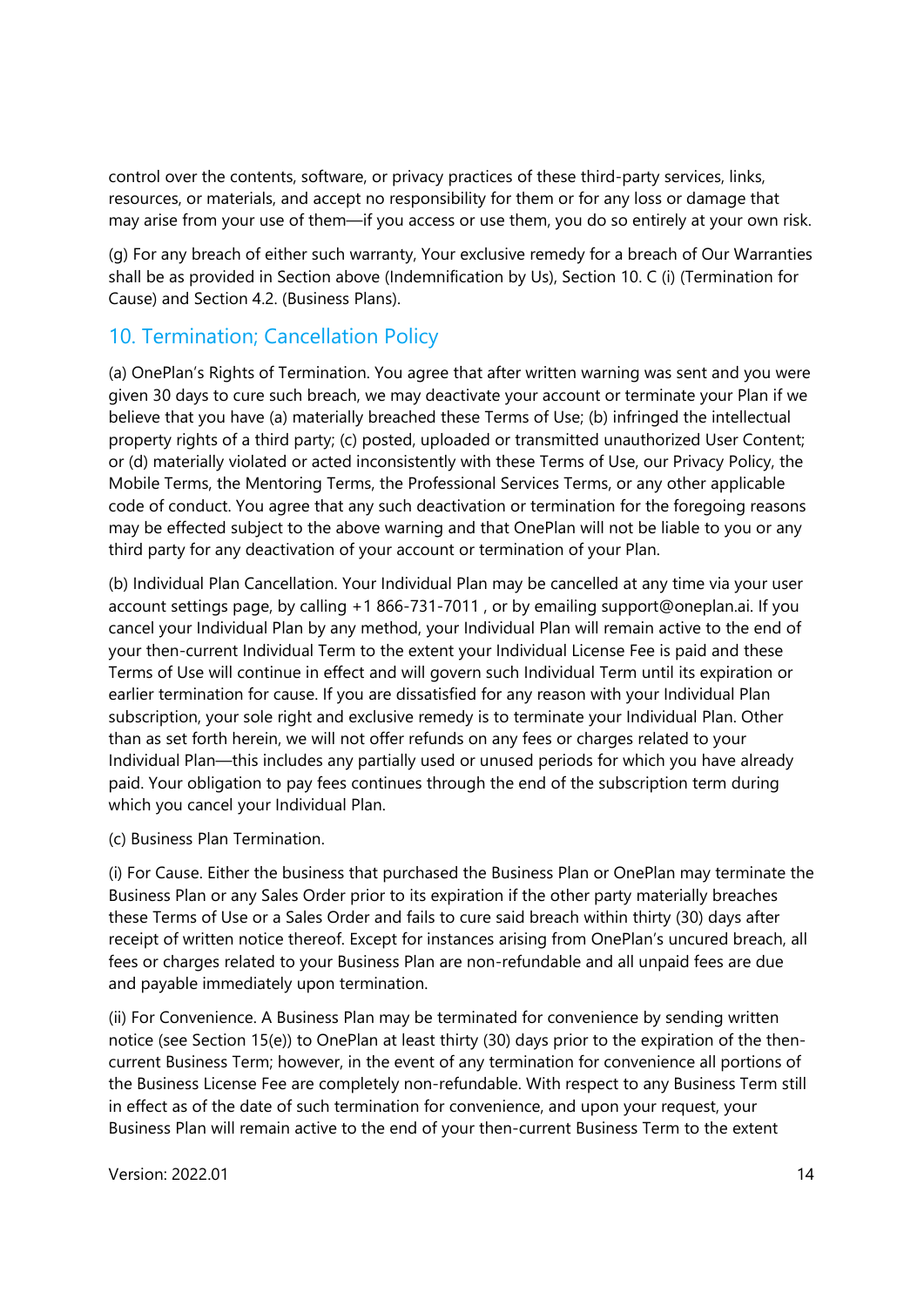your Business License Fee has been paid; provided that these Terms of Use will continue in effect and govern such Business Term until its expiration or earlier termination for cause.

(d) You acknowledge and agree that OnePlan may retain and store your information on OnePlan's systems for archival purposes notwithstanding any termination or cancellation of your account or Plan subject to the provisions of Section 3 above.

# 11. Indemnification

(a) Indemnification by OnePlan. OnePlan shall defend You against any claim, demand, suit, or proceeding ("Claim") made or brought against You by a third party alleging that the use of the Services as permitted hereunder infringes or misappropriates the intellectual property rights of a third party, and shall indemnify You for any damages finally awarded against, and for reasonable attorney fees incurred by, You in connection with any such Claim; provided, that You (a) promptly give OnePlan written notice of the Claim; (b) give OnePlan sole control of the defense and settlement of the Claim (provided that we may not settle any Claim unless the settlement unconditionally releases You of all liability and You may not make any admissions or settlements without OnePlan's prior written consent); (c) provide to OnePlan all reasonable assistance, at its expense; and (d) provided that such infringement or misappropriation of any third party's intellectual property rights is not resulting from: (i) Your or Your Users misuse of the Services or the Site; (ii) Your use of the Services together with a Third Party Application or integration; or (iii) from non-compliance by You or Your Users of the terms and conditions contained herein. In the event of a Claim against You, or if OnePlan reasonably believe the Services may infringe or misappropriate, OnePlan may in its discretion and at no cost to You (i) modify the Services so that they no longer infringe or misappropriate, without breaching OnePlan's warranties, (ii) obtain a license for Your continued use of the Services in accordance with this Agreement, or (iii) terminate Your User subscriptions for such Services upon 30 days' written notice and refund to You any prepaid fees covering the remainder of the term of such User subscriptions after the effective date of termination.

(b) Indemnification by You. You will defend, indemnify, and hold OnePlan harmless against any "Indemnified Claim," meaning any third party claim, suit, or proceeding arising out of or related to Your alleged or actual use of, misuse of, or failure to use the Software Products, including without limitation: (a) claims by Users or by Your employees, as well as by Your own customers; (b) claims related to unauthorized disclosure or exposure of personally identifiable information or other private information, including Your Data; (c) claims related to infringement or violation of a copyright, trademark, trade secret, or privacy or confidentiality right by written material, images, logos or other content uploaded to the Site or the Software Products through the Account, including without limitation by Your Data, provided however that You shall have no liability or obligation with respect to any losses to the extent that such losses arise out of or result from any unauthorized access to or use, disclosure or other processing of Your Data, including Personal Identifiable Information, by or on behalf of OnePlan, or through or enabled by OnePlan's systems or networks, whether authorized by OnePlan, due to a security breach or otherwise; and (d) claims that use of the Site or the Software Products through the Account harasses, defames, or defrauds a third party or violates the CAN-Spam Act of 2003 or any other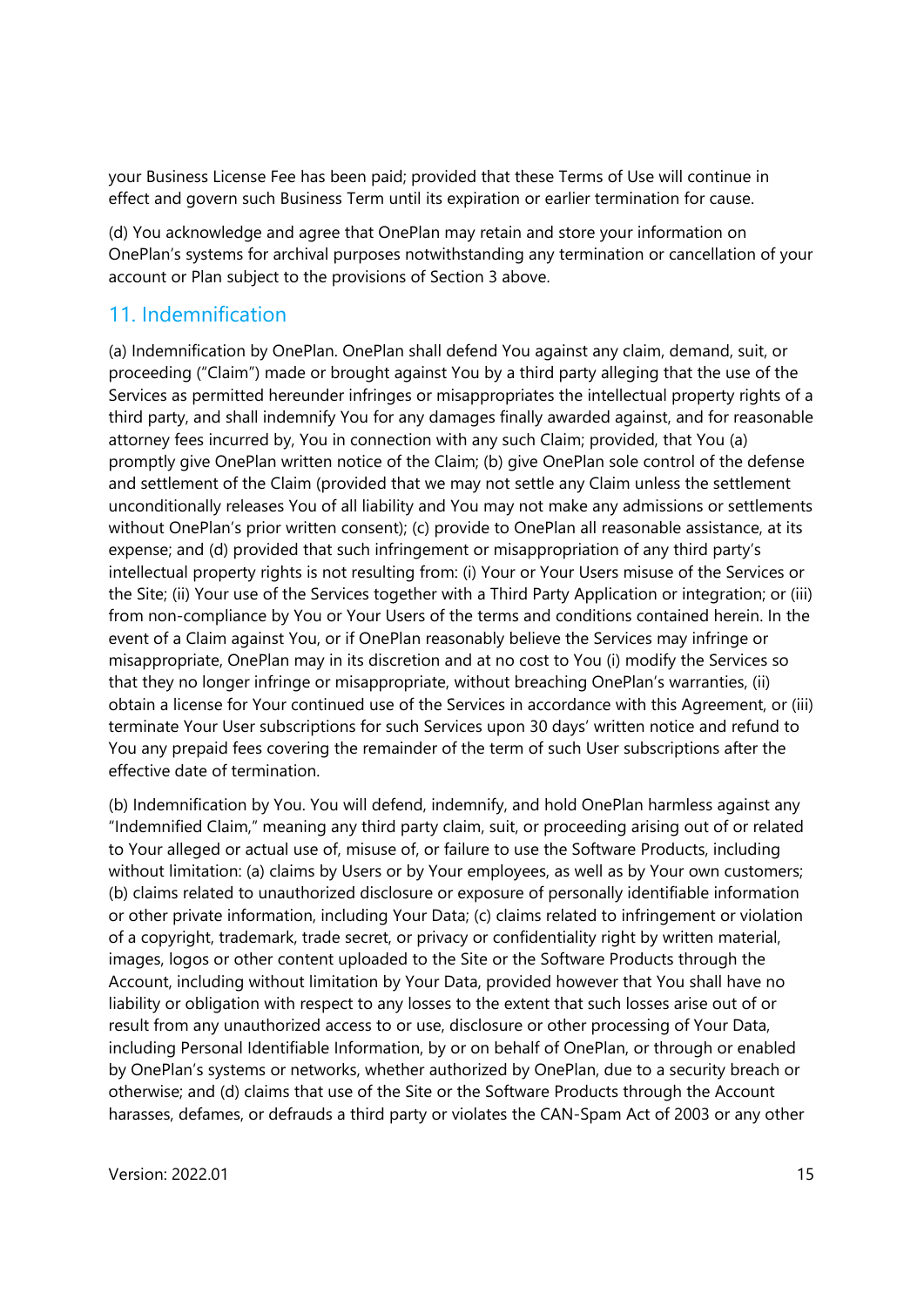law or restriction on electronic advertising. Indemnified Claims include, without limitation, claims arising out of or related to OnePlan's negligence. You will also indemnify, hold us harmless and defend or settle, at Your own expense, any third party action brought against OnePlan based upon the claim that any modifications to the Services and /or Software or combination of the Services and / or Software with other third party products infringes or violates any third party right; provided, however, that (i) OnePlan shall notify you promptly in writing of any such claim; (ii) OnePlan shall not enter into any settlement without your prior written consent; (iii) you shall have control of any such action and settlement negotiations; and (iv) OnePlan shall provide You with information and assistance to settle or defend such claim. You agree to pay all damages and costs finally awarded against OnePlan attributable to such claim.

(c) Exclusive Remedy. This Section (Indemnification) states the indemnifying party's sole liability to, and the indemnified party's exclusive remedy against, the other party for any type of Claim described in this Section.

# 12. Limitation Of Liability

(a) For any breach of this Agreement, your exclusive remedy and Our entire liability is, at our option, either the correction of the application errors in the Services and/or Software Products, re-performance of the Services (if the breach arises out of Our Services), or recovery by you of a part of the amount paid hereunder that reasonably relates to the breach, subject to the limitations set out below. OnePlan is not liable for any indirect, incidental, special, consequential, related or exemplary damages, including but not limited to, damages for loss of revenues, profits, goodwill, use, data, failure to realize expected savings, or other intangible losses (even if OnePlan has been advised of the possibility of such damages), resulting from your use of the Services and/or Software Products. Notwithstanding anything to the contrary contained herein, to the extent permitted by applicable law, OnePlan's liability to you in connection with any cause of action, costs or damages relating to this Agreement shall not exceed the total fees paid in the 12-month period preceding the event giving rise to the claim.

# 13. Force Majeure

OnePlan shall be relieved from liability for a failure to perform any of its obligations under these terms during such period and to the extent that the due performance is prevented by reason of any circumstance beyond its reasonable control, including but not limited to natural catastrophes, riots, war, civil war, terrorist act, epidemic, pandemic, quarantine, government restrictions, fire, explosion, embargoes, shortage, breakdown, delay or interruption of communication or external networks, changes in laws or regulations, or other circumstances of similar importance ("Force Majeure Event").

# 14. Additional Terms

(a) OnePlan Professional Services. If you engage or utilize any of OnePlan's professional services ("Professional Services"), the Professional Services are governed exclusively by the OnePlan Solutions Master Services Agreement ("MSA").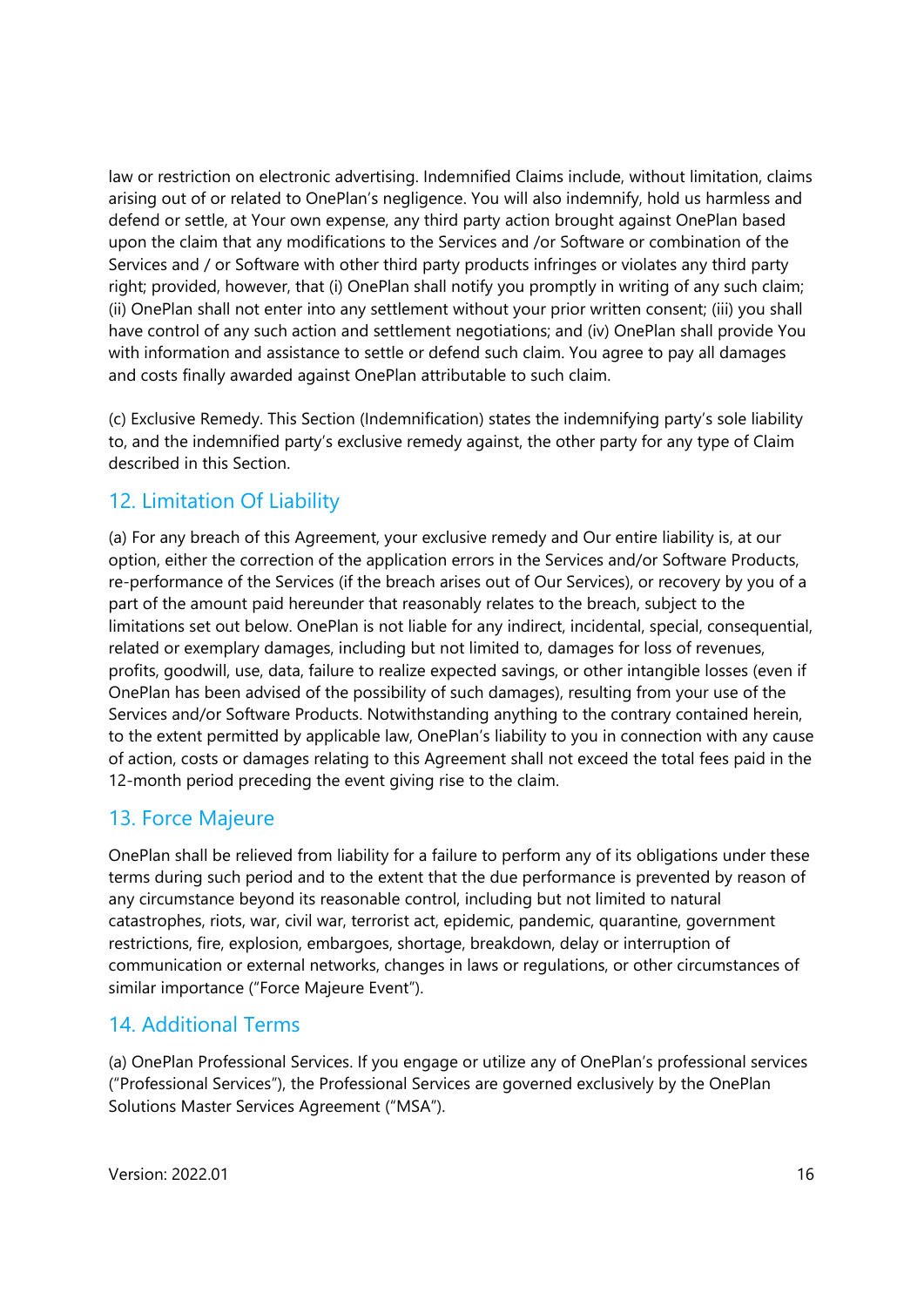# 15. Changes to Terms or The Site

(a) Changes to these Terms. We reserve the right to change or modify these Terms of Use, our Privacy Policy, our Master Services Agreement or any documents, policies, or terms they incorporate by reference in our sole discretion and at any time. When you renew or purchase a new subscription to a Service, the then-current terms will apply and will not change during your subscription for that Service. When OnePlan introduces features, supplements or related software that are new (i.e., that were not previously included with the subscription), OnePlan may provide terms or make updates to the terms that apply to your use of these new features, supplements or related software. We will take reasonable steps to notify you of any changes or modifications, but you agree to review the Site periodically to be aware of any changes or modifications. Notwithstanding anything to the contrary, your continued use of the Site and any other OnePlan-provided services will be deemed your conclusive acceptance of all such changed or modified terms and conditions.

(b) Changes to the Site. OnePlan may at any time, without notice or liability, change or eliminate any content or feature of the Site or any portion thereof, or restrict the use of any portion of the Site. Your only right with respect to any dissatisfaction with any service-related change or elimination is to cease use of the Site. We will not be liable if for any reason all or any part of the Site is unavailable at any time or for any reason.

### 16. General

(a) Non-Waiver. Failure by OnePlan to enforce any provision(s) of these Terms of Use will not be construed as a waiver of any provision or right.

(b) Severability. If any provision of these Terms of Use is found to be illegal, void, or unenforceable, then that provision will be deemed severable from these Terms of Use and will not affect the validity and enforceability of any remaining provisions of these Terms of Use.

(c) Governing Law and Jurisdiction. These Terms of Use are governed by and will be construed in accordance with the laws of the State of Utah, without reference to

(i) any conflicts of law principle that would apply the substantive laws of another jurisdiction to the parties' rights or duties,

(ii) the United Nations Convention on Contracts for the International Sale of Goods, or

(iii) other international laws. Should any dispute arise with regard to these Terms of Use, the parties agree to first work in good faith to resolve such dispute, and neither party may commence any action with regard to such dispute until thirty (30) days have passed from the time such party has provided written notice to the other party of the nature of such dispute, provided that nothing herein will prevent us from seeking injunctive relief in the event of your actual or threatened breach of any terms of these Terms of Use.

(d) Dispute Resolution. Should any dispute arise with regard to these Terms of Use, the parties agree to first work in good faith to resolve such dispute, and neither party may commence any action with regard to such dispute until thirty (30) days have passed from the time such party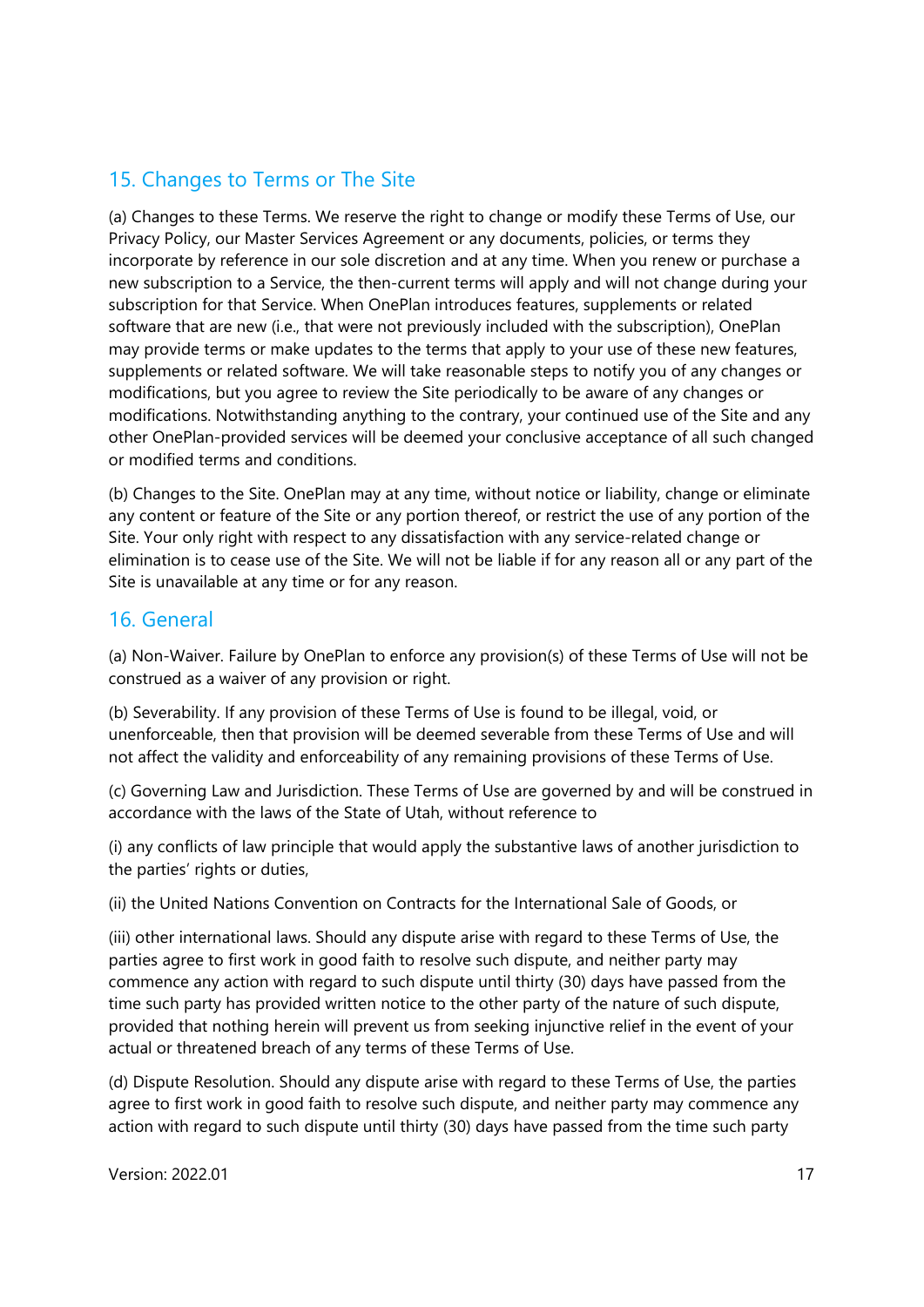has provided written notice to the other party of the nature of such dispute, provided that nothing herein will prevent us from seeking injunctive relief in the event of your actual or threatened breach of any terms of these Terms of Use.

(e) Notice. Any notice which may be required to be given under these Terms of Use, will be given:

(i) by OnePlan to you via e-mail to the e-mail address you maintain in your account settings or by notifying you electronically by displaying the notice in the Site;

(ii) by you to us in any commercially reasonable manner, including certified mail, return receipt requested, e-mail, or any other customary means of communication at the applicable mailing address set forth below, as may be updated from time to time. Any notice given otherwise than in accordance with this Section will be deemed ineffective.

(iii) All other feedback, comments, requests for technical support, or other communications relating to the Site should be directed to the OnePlan support team by emailing support@oneplan.ai.

(f) No Agency. Nothing in these Terms of Use will be construed as making either party the partner, joint venture, agent, legal representative, employer, contractor, or employee of the other. Neither OnePlan nor any other party to these Terms of Use has, or may hold itself out to any third party as having, any authority to make any statements, representations or commitments of any kind, or to take any action that is binding on the other, except as provided for herein or authorized in writing by the party to be bound.

(g) Assignment. We may freely transfer or assign any portion of our rights or delegate our obligations under these Terms of Use. You may not assign or otherwise transfer your rights, obligations, or duties under these Terms of Use, in whole or in part, without our prior written consent, in our sole discretion. Any attempted transfer or assignment of these Terms of Use without the prior written consent of OnePlan will be null and void ab initio. These Terms of Use will be binding upon and will inure to the benefit of the permitted successors and assigns of each party to these Terms of Use.

(h) Miscellaneous. These Terms of Use, our Privacy Policy, the Mobile Terms, together with each Sales Order, the Mentoring Terms, and/or the Professional Services Terms, as applicable, constitute the sole and entire agreement between you and OnePlan with respect to the Site and supersede all prior and contemporaneous understandings, agreements, representations and warranties, both written and oral, with respect to the Site. The section titles used herein are displayed for convenience only and have no legal effect. Nothing in these Terms of Use confers any third-party beneficiary rights or remedies. The inclusion of your purchase order number on any Sales Order, invoice, or other OnePlan-provided document is for reference purposes only and is not an acceptance by OnePlan of your terms or conditions contained therein or elsewhere. The terms on any such purchase order or similar document submitted by you to OnePlan will have no effect and are hereby rejected. If any dispute should arise between the parties hereto regarding the terms or subject matter of these Terms of Use or the enforcement or breach of such terms, then the party prevailing in such dispute, whether by out-of-court